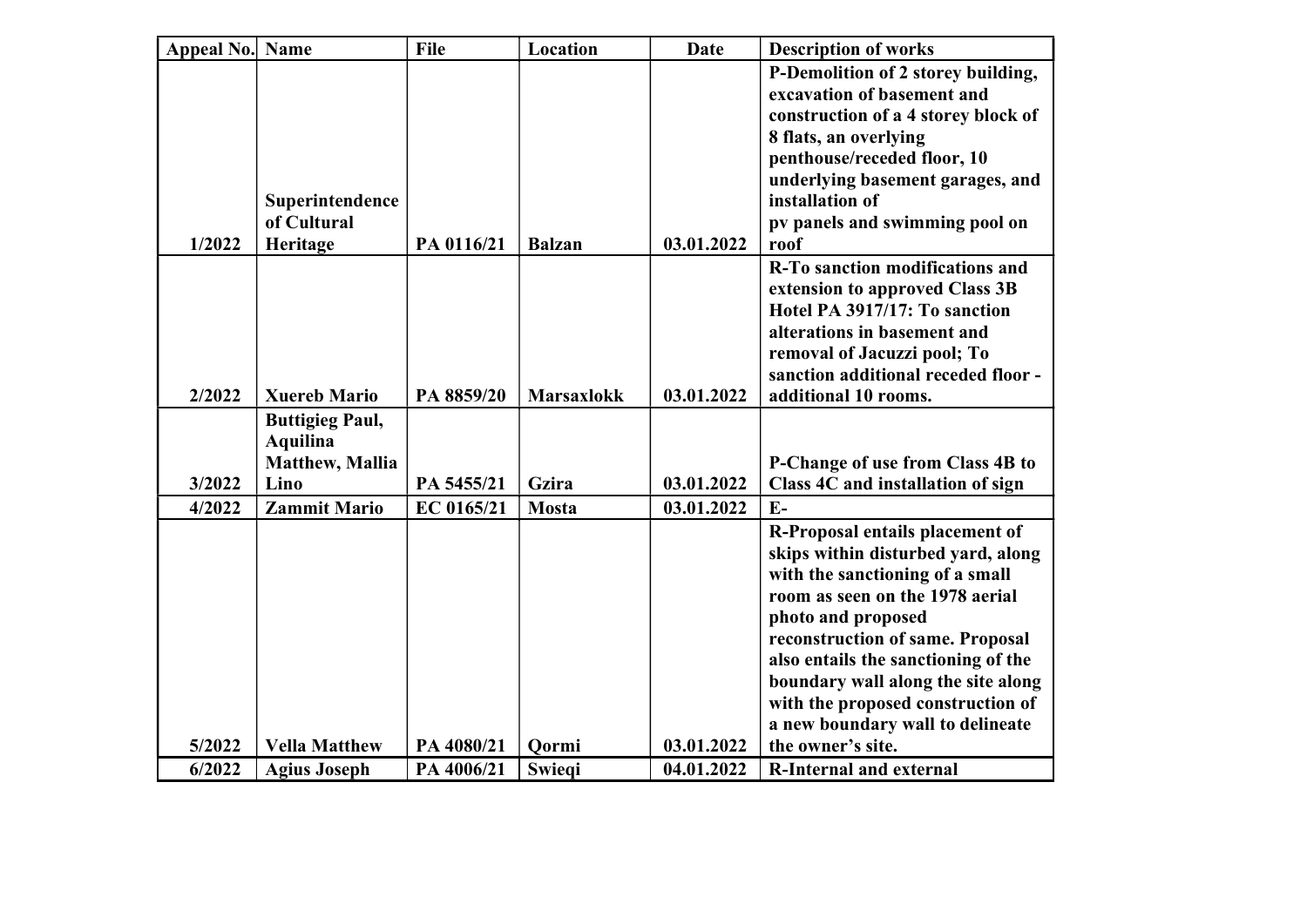|         |                       |            |                       |            | alterations and change of use from    |
|---------|-----------------------|------------|-----------------------|------------|---------------------------------------|
|         |                       |            |                       |            | garage to Class 1A residence          |
|         |                       |            |                       |            | P-To sanction Class 4C cafeteria      |
|         |                       |            |                       |            | ancillary to approved Class 3A        |
|         |                       |            |                       |            | guesthouse in PA/3850/18              |
|         |                       |            |                       |            | including the installation of sign    |
|         | <b>Aquilina</b>       |            |                       |            | and proposed change to the facade     |
| 7/2022  | <b>Matthew</b>        | PA 3812/21 | <b>Sliema</b>         | 04.01.2022 | finish                                |
|         |                       |            |                       |            | P-Extension of existing roads,        |
|         |                       |            |                       |            | formation of new road and zoning      |
|         |                       |            |                       |            | of resultant site within              |
| 8/2022  | <b>Debono Pauline</b> | PC 0102/19 | <b>Zurrieq</b>        | 05.01.2022 | rationalisation area.                 |
|         |                       |            |                       |            | R-Sanctioning of property as built    |
|         |                       |            |                       |            | with variations to PA/09217/17        |
|         |                       |            |                       |            | including the sub-division of the     |
|         |                       |            |                       |            | duplex and triplex units into 3       |
| 9/2022  | <b>Galea Alison</b>   | PA 2973/21 | <b>St. Paul's Bay</b> | 05.01.2022 | apartments and one duplex.            |
|         |                       |            |                       |            | R-Propose shop sign and propose       |
|         |                       |            |                       |            | light weight retractable canopy to    |
|         |                       |            |                       |            | existing Class 4D. Proposal           |
|         |                       |            |                       |            | includes sanctioning of minor         |
| 10/2022 | Vella Marouska        | PA 0256/21 | <b>Marsascala</b>     | 06.01.2022 | changes of facade.                    |
|         |                       |            |                       |            | R-To place tables and chairs on a     |
|         |                       |            |                       |            | demountable timber platform           |
|         |                       |            |                       |            | with bollards and umbrellas and a     |
| 11/2022 | <b>Vella Mario</b>    | PA 5456/21 | <b>St. Paul's Bay</b> | 06.01.2022 | fixed retractable awning              |
|         | <b>Spiteri</b>        |            |                       |            | R-To clear site from existing         |
| 12/2022 | <b>Stephanie</b>      | PA 6991/21 | Sannat - Gozo         | 11.01.2022 | debris and to construct 2 stables     |
|         |                       |            |                       |            | <b>P-Construction of flats with a</b> |
|         |                       |            |                       |            | different layouts from that           |
|         |                       |            |                       |            | approved in PA/07356/20;              |
|         |                       |            |                       |            | including reduction of units from     |
|         | <b>Attard Lorna</b>   |            | <b>San Lawrenz</b>    |            | 15 to 12, construction of a           |
| 13/2022 | $Dr_{.2}$             | PA 7633/21 | $-Gozo$               | 11.01.2022 | communal pool, alterations to         |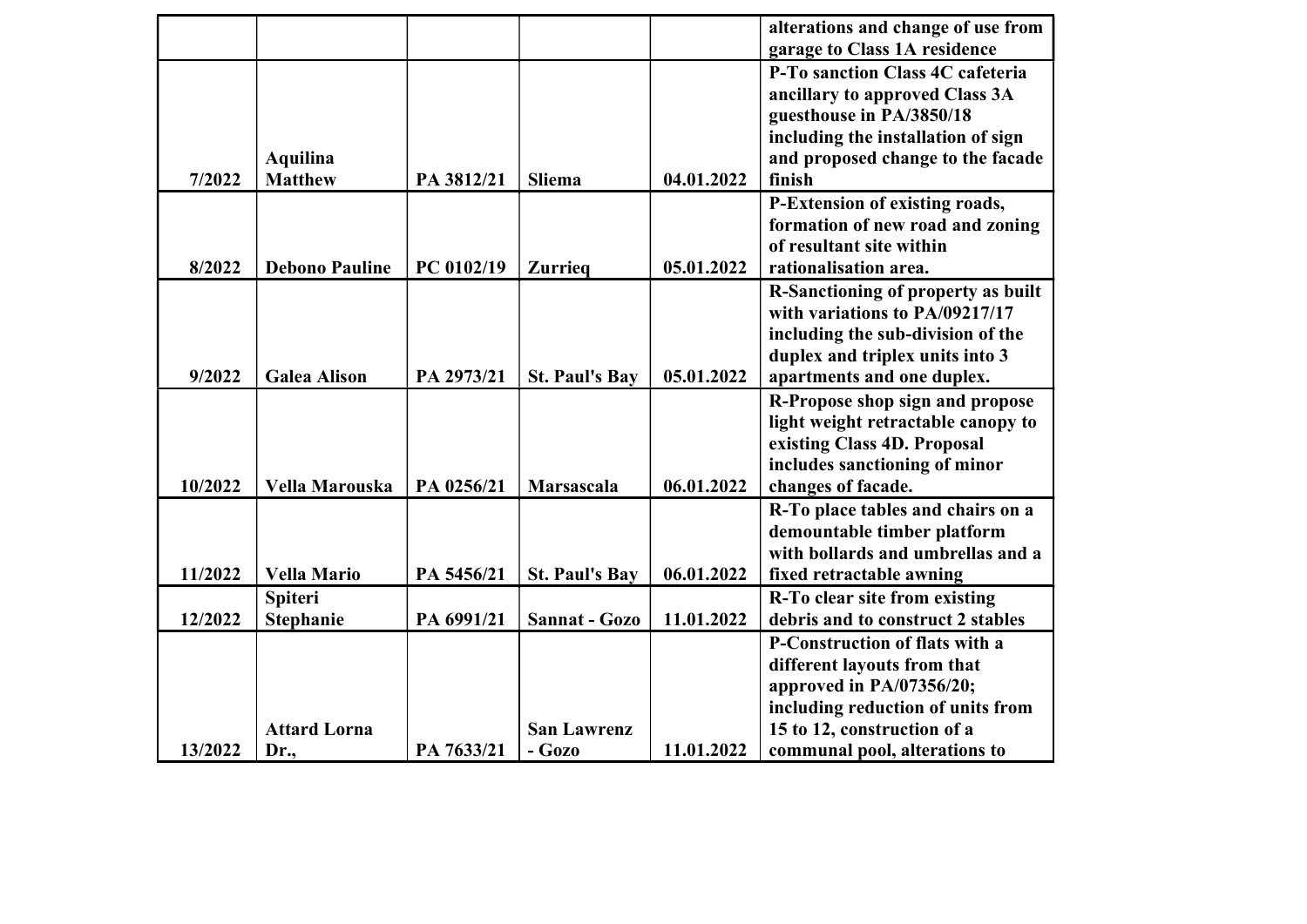|         |                        |                  |               |            | facades, and reduction of           |
|---------|------------------------|------------------|---------------|------------|-------------------------------------|
|         |                        |                  |               |            | basement garage for private cars.   |
|         |                        |                  |               |            | R-Change of use from garage         |
|         |                        |                  |               |            | approved in PA 3580/16 to Class     |
| 14/2022 | <b>Borg Joseph</b>     | PA 5854/21       | <b>Sliema</b> | 12.01.2022 | <b>4B</b> shop                      |
|         | Vella Martin,          |                  |               |            | P-Proposed relocation of existing   |
|         | Vella Luke,            |                  |               |            | rural passage. Works include the    |
|         | Vella Joseph &         |                  |               |            | relocation of existing deteriorated |
| 15/2022 | <b>Sollars Rosanna</b> | PA 3682/21       | <b>Mgarr</b>  | 13.01.2022 | rubble walls                        |
|         |                        |                  |               |            | P-To demolish existing terraced     |
|         |                        |                  |               |            | houses, excavate basement level of  |
|         |                        |                  |               |            | garages, and construct overlying    |
|         |                        |                  |               |            | 16 apartments, 2 penthouses and 3   |
| 16/2022 | Vella Jonathan         | PA 1169/21       | Pembroke      | 13.01.2022 | local offices (Class 4A).           |
|         |                        |                  |               |            | <b>R-Demolition of existing</b>     |
|         |                        |                  |               |            | buildings, excavation and           |
|         |                        |                  |               |            | construction of 2 basement          |
|         | M&M                    |                  |               |            | domestic stores/games room          |
|         | <b>Developers Ltd</b>  |                  |               |            | linked to overlying 4 duplex units  |
| 17/2022 | (C68239)               | PA 2717/21       | Sliema        | 13.01.2022 | and ground floor shop Class 4B      |
|         |                        |                  |               |            | P-To demolish a dilapidated         |
|         |                        |                  |               |            | structure and construct 9 garages   |
|         |                        |                  |               |            | at lower basement, 1 garage at      |
|         |                        |                  |               |            | upper basement, 1 at ground floor   |
|         |                        |                  |               |            | level and 2 duplex apartments, 4    |
|         |                        |                  |               |            | apartments and 2 penthouses         |
|         | <b>Qala Local</b>      |                  |               |            | including the excavation and        |
| 18/2022 | Council                | PA 8900/20       | Qala - Gozo   | 14.01.2022 | construction of 2 pools.            |
|         |                        |                  |               |            | R-To regularise warehouse (class    |
| 19/2022 | <b>Apap Joseph</b>     | RG 1769/20       | Qormi         | 14.01.2022 | 6A) and office (class 4A) as built  |
|         | Famalco                |                  |               |            |                                     |
|         | <b>Holdings</b>        |                  |               |            |                                     |
| 20/2022 | Limited                | <b>EC 144/21</b> | Ghaxaq        | 17.01.2022 | $E-$                                |
| 21/2022 | Famalco                | EC 146/21        | Ghaxaq        | 17.01.2022 | $E-$                                |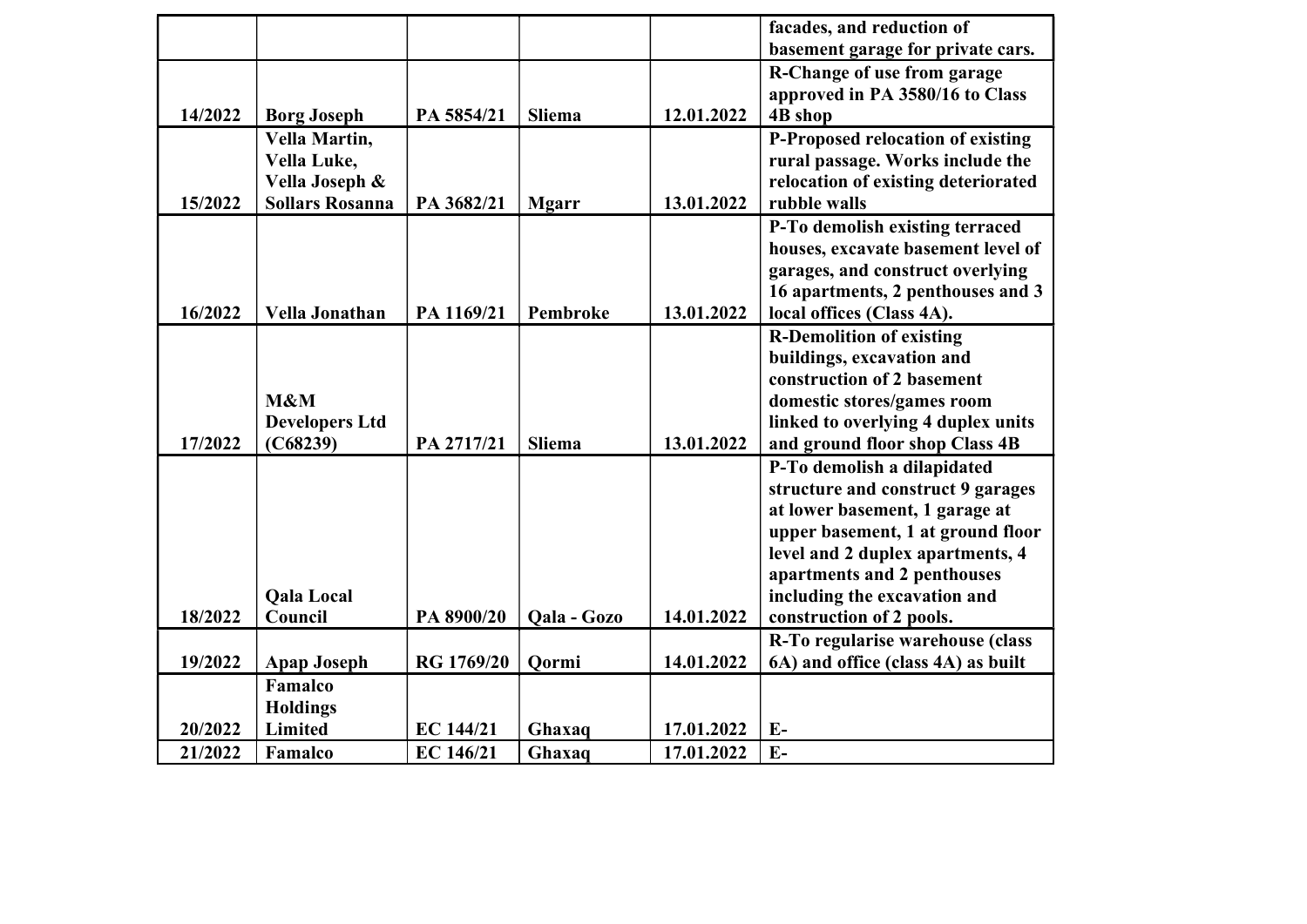|         | <b>Holdings</b><br>Limited  |            |                       |            |                                                                                                                                                                                                                                                                                                                                                                                         |
|---------|-----------------------------|------------|-----------------------|------------|-----------------------------------------------------------------------------------------------------------------------------------------------------------------------------------------------------------------------------------------------------------------------------------------------------------------------------------------------------------------------------------------|
|         | Famalco<br><b>Holdings</b>  |            |                       |            |                                                                                                                                                                                                                                                                                                                                                                                         |
| 22/2022 | Limited                     | EC 447/12  | Ghaxaq                | 17.01.2022 | $E-$                                                                                                                                                                                                                                                                                                                                                                                    |
|         |                             |            |                       |            | R-To sanction greenhouse shed.<br>The proposal include also to<br>rebuilt existing boundary wall<br>using rubble wall, improve gate to<br>cover steel with timber and                                                                                                                                                                                                                   |
|         |                             |            |                       |            | demolish existing oven and                                                                                                                                                                                                                                                                                                                                                              |
| 23/2022 | <b>Borg Edgar</b>           | PA 7424/20 | <b>Mgarr</b>          | 17.01.2022 | remove and concrete flooring.                                                                                                                                                                                                                                                                                                                                                           |
| 24/2022 | Pullicino<br><b>Malcolm</b> | PA 6056/20 | Marsascala            | 19.01.2022 | R-The proposal entails the<br>sanctioning of rooms as built                                                                                                                                                                                                                                                                                                                             |
|         |                             |            |                       |            | R-To sanction the construction of<br>agricultural stores open reservoir<br>and tool shed, the creation of                                                                                                                                                                                                                                                                               |
| 25/2022 | <b>Cutajar Martin</b>       | PA 5221/21 | l/o Rabat             | 20.01.2022 | pathways and limestone paving                                                                                                                                                                                                                                                                                                                                                           |
| 26/2022 | <b>Gauci Rita</b>           | PA 4264/21 | <b>St. Paul's Bay</b> | 20.01.2022 | <b>R-Construction of dwelling</b>                                                                                                                                                                                                                                                                                                                                                       |
| 27/2022 | <b>Zammit Joseph</b>        | RG 0320/21 | Oormi                 | 20.01.2022 | <b>R-To regularise Class 6A</b><br>store/workshop at ground level<br>and store at basement level                                                                                                                                                                                                                                                                                        |
|         | Din l-Art Helwa             |            |                       |            | P-To redevelop an existing open<br>carpark and to propose the<br>construction of Multi-Use<br>development applying the Floor<br>Area Ratio (FAR) for medium rise<br>buildings within the parameters of<br>previously approved PC 38/16.<br>The proposed development will<br>include 2 separate buildings one of<br>9 floors and a receded floor and<br>another of 7 floor and a receded |
| 28/2022 | et.                         | PA 2427/21 | <b>Naxxar</b>         | 21.01.2022 | floor respectively. The proposal                                                                                                                                                                                                                                                                                                                                                        |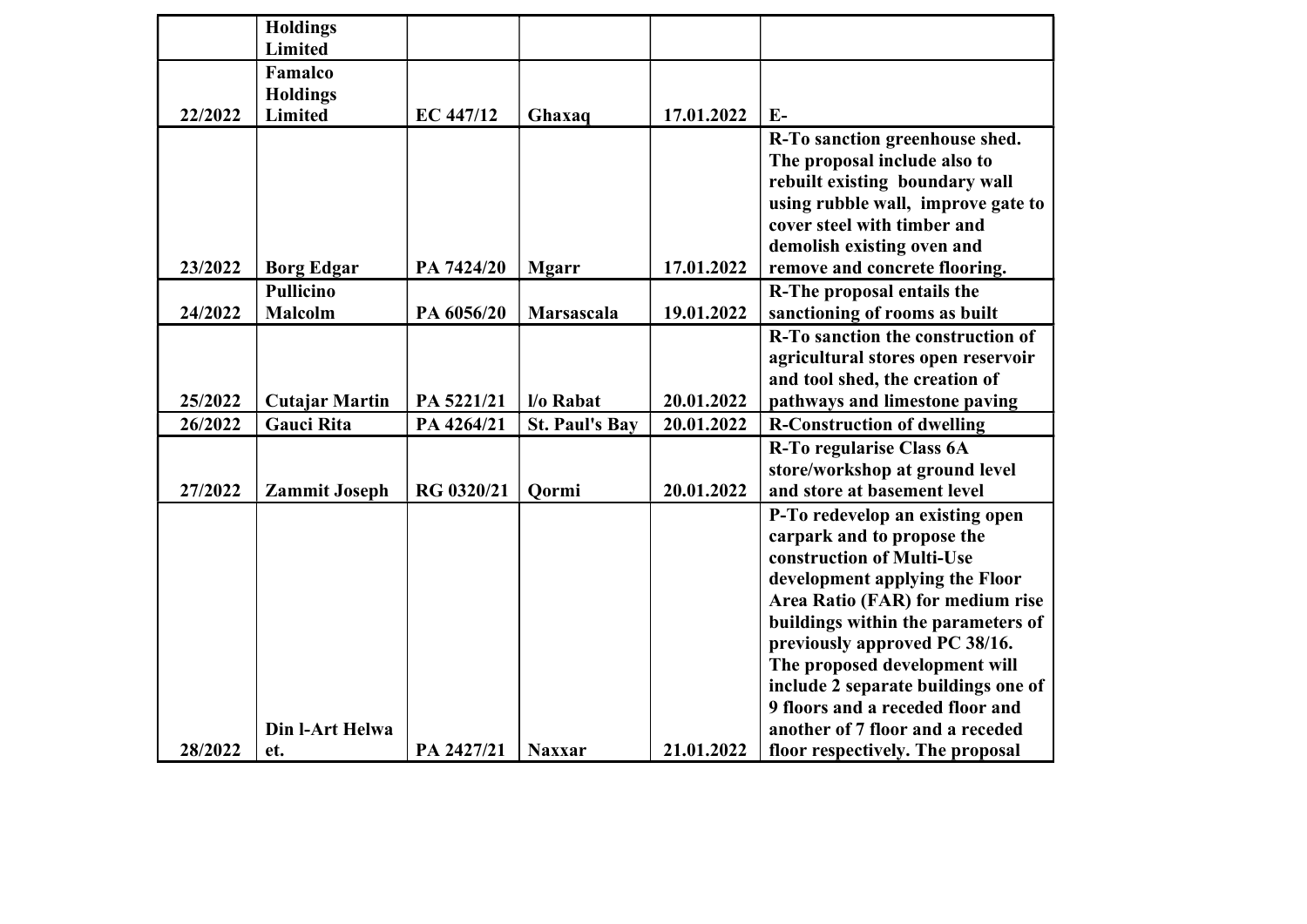|         |                       |            |                    |            | includes excavation of 4 basement                                      |
|---------|-----------------------|------------|--------------------|------------|------------------------------------------------------------------------|
|         |                       |            |                    |            | levels including 356 parking                                           |
|         |                       |            |                    |            | spaces, 108 garages, 1 x Class 3                                       |
|         |                       |            |                    |            | Gym and spa with indoor pool,                                          |
|         |                       |            |                    |            | and other related facilities. The                                      |
|         |                       |            |                    |            | proposal also includes 2 x Class                                       |
|         |                       |            |                    |            | 4D outlets, 1 x Class 4C Local Bar,                                    |
|         |                       |            |                    |            | 1 x Class 2C Child Care Center                                         |
|         |                       |            |                    |            | and 12 x Class 4B local shops and                                      |
|         |                       |            |                    |            | overlying 136 residential units                                        |
|         |                       |            |                    |            | over 9 floors.                                                         |
|         |                       |            |                    |            | R-To scantion extensions at back                                       |
|         | Camilleri             |            | Ghajnsielem -      |            | at second floor and at penthouse                                       |
| 29/2022 | <b>Anthony</b>        | PA 4720/21 | <b>Gozo</b>        | 21.01.2022 | level                                                                  |
|         |                       |            |                    |            | P-i. To extend terrace at the back                                     |
|         |                       |            |                    |            | of existing first floor apartment -                                    |
|         |                       |            |                    |            | by constructing a roof on part of<br>the yard of the underlying street |
|         |                       |            |                    |            | level garage, ii. to sanction minor                                    |
|         |                       |            |                    |            | changes from original approved                                         |
| 30/2022 | <b>Mizzi David</b>    | PA 8160/21 | <b>Birzebbugia</b> | 24.01.2022 | permit PA0056/98.                                                      |
|         |                       |            |                    |            | R-To sanction existing building                                        |
|         |                       |            |                    |            | (works to include additions and                                        |
| 31/2022 | <b>Demicoli Paul</b>  | PA 1617/10 | Zebbug             | 26.01.2022 | alterations)                                                           |
|         |                       |            |                    |            | <b>R-Proposed construction of tool</b>                                 |
|         |                       |            |                    |            | room and reservoir and                                                 |
| 32/2022 | <b>Bonnici Edward</b> | PA 8347/20 | <b>Mgarr</b>       | 26.01.2022 | installation of greenhouses                                            |
|         |                       |            |                    |            | <b>R-Proposed construction of tool</b>                                 |
|         |                       |            |                    |            | room and reservoir and                                                 |
| 33/2022 | <b>Chetcuti Mario</b> | PA 8346/20 | <b>Mgarr</b>       | 26.01.2022 | installation of greenhouses                                            |
|         | Camilleri             |            |                    |            | P-Conversion of existing dwelling                                      |
|         | Preziosi Faye,        |            |                    |            | into two separate dwellings. The                                       |
|         | Camilleri             |            |                    |            | proposal includes the demolition                                       |
|         | <b>Preziosi</b>       |            |                    |            | of a number of structures and the                                      |
| 34/2022 | Nicholas, Fench       | PA 1594/21 | Lija               | 28.01.2022 | construction of two pools (one for                                     |